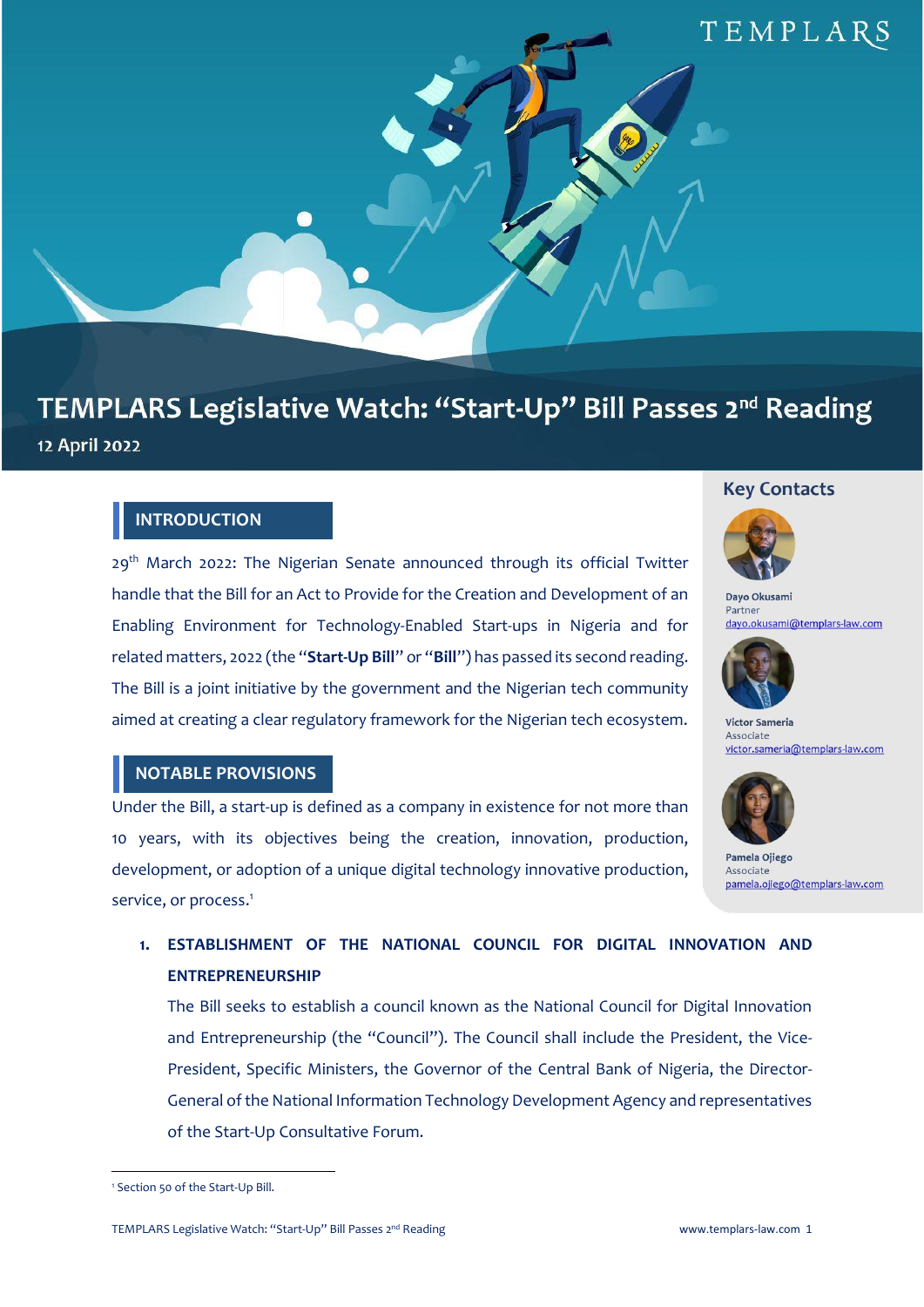The Council shall be responsible for formulating and providing general policy guidelines for the realization of the objectives of Act (when eventually passed) and the review of policies and directives of Ministries, Departments, and Agencies (MDAs) which may affect the operation and establishment of start-ups including investments in the start-up ecosystem. 2

#### **2. STARTUP LABELLING PROCESS**

The Bill provides for a start-up labelling process whereby eligible start-ups are granted a label for the purpose of accessing the benefits and incentives under the Bill.

For a start-up to be eligible for such labelling, it must be a Nigerian company incorporated under 10 years previously with at least one Nigerian as a founder or co-founder and its objects must border on innovation, development, production, improvement and commercialization of a digital technology innovative product or process; it is a holder of a repository of product or process of digital technology or is the owner or author of a registered software.<sup>3</sup> Labelling is a prerequisite to benefit under the proposed law.

#### **3. INCENTIVES**

The Bill provide incentives for labelled start-ups as well as investors by way of tax reliefs and/or tax rebates. For example, a labelled start-up may be entitled to exemption from the payment of companies income tax or any other tax chargeable on its income or revenue for a period of 4 years.

Where the labelled start-up has a minimum of ten employees, 60% of which are with no work experience or within three years of graduation, it would enjoy tax relief from income tax of 5% of its assessable profits for a maximum period of years. <sup>4</sup> Labelled start-ups also have access to grants and loan facilities from the Central Bank of Nigeria (CBN), the Bank of Industry, and other statutory bodies empowered to assist small and medium scale enterprises. Additionally, angel investors, venture capitalists, private equity funds, accelerators, or incubators that invest in labelled start-ups could be entitled to an investment tax credit.<sup>5</sup>

<sup>2</sup> Section 7 of the Startup Bill.

<sup>3</sup> Section 13 of the Startup Bill.

<sup>4</sup> Section 25 & 26 of the Startup Bill.

<sup>5</sup> Section 30 of the Startup Bill.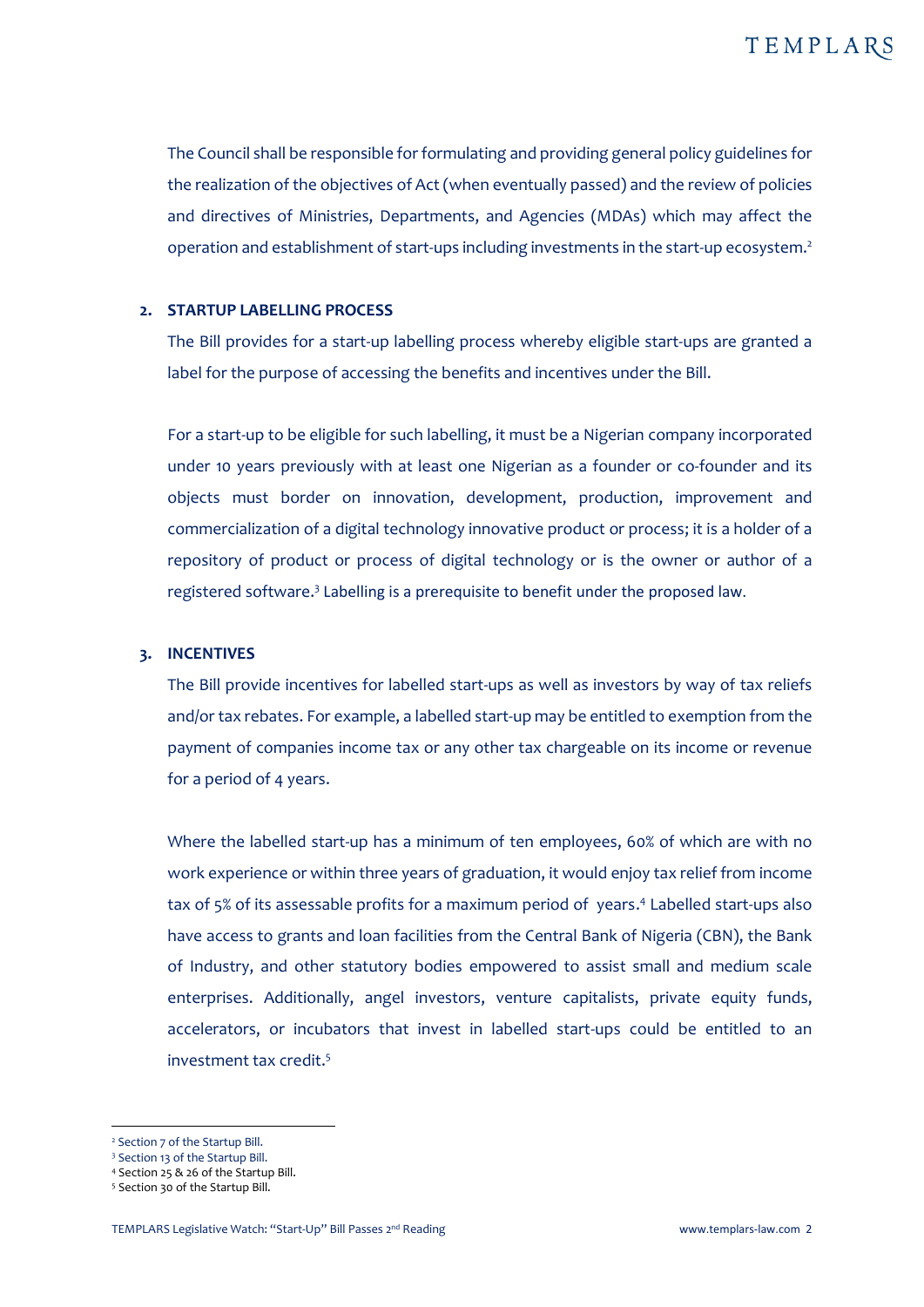#### **4. INTELLECTUAL PROPERTY RIGHTS**

The Billrecognises the importance of intellectual property rights to the growth of start-ups and has made provision for easy and timely registration of intellectual property such as copyrights, trademarks, and patents for labelled start-ups. This will be done in collaboration with the Nigerian Copyright Commission (NCC). The idea is to create an ease of registration portal for labelled start-ups.

#### **5. STARTUP SUPPORT AND ENGAGEMENT PORTAL**

A start-up portal will be created to serve as a platform through which start-ups could complete mandatory registration processes with relevant Ministries, Departments and Agencies<sup>6</sup> including the CBN and the National Office for Technology Acquisition and Promotion.

#### **6. CROWDFUNDING**

The Bill provides an opportunity for start-ups to raise funds through crowdfunding intermediaries and commodities investment platforms ("platforms") duly licensed by the Securities and Exchanges Commission (SEC), such that these platforms will be available on the start-up portal. <sup>7</sup>

#### **7. TRANSFER OF FOREIGN TECHNOLOGY**

The Bill provides for a seamless process and ease of technology transfer registration and provides a discount on all fees for labelled start-ups.<sup>8</sup>

#### **8. ESTABLISHMENT OF TECHNOLOGY DEVELOPMENT ZONE**

The Bill seeks to introduce a free zone element into the start-up ecosystem, such that where a start-up, accelerator, or incubator is carrying out approved activities within the technology development zone, they will be entitled to incentives that are provided under the Nigerian Export Processing Zones Act.<sup>9</sup>

The introduction of a bespoke regulatory framework for start-ups is on the rise. For example, Tunisia became the first African country to pass the Start-up Act and subsequently, other African

<sup>6</sup> Section 10 of the Startup Bill.

<sup>7</sup> Section 35 of the Startup Bill.

<sup>8</sup> Section 36 of the Startup Bill.

<sup>9</sup> Section 45 of the Start-up Bill.